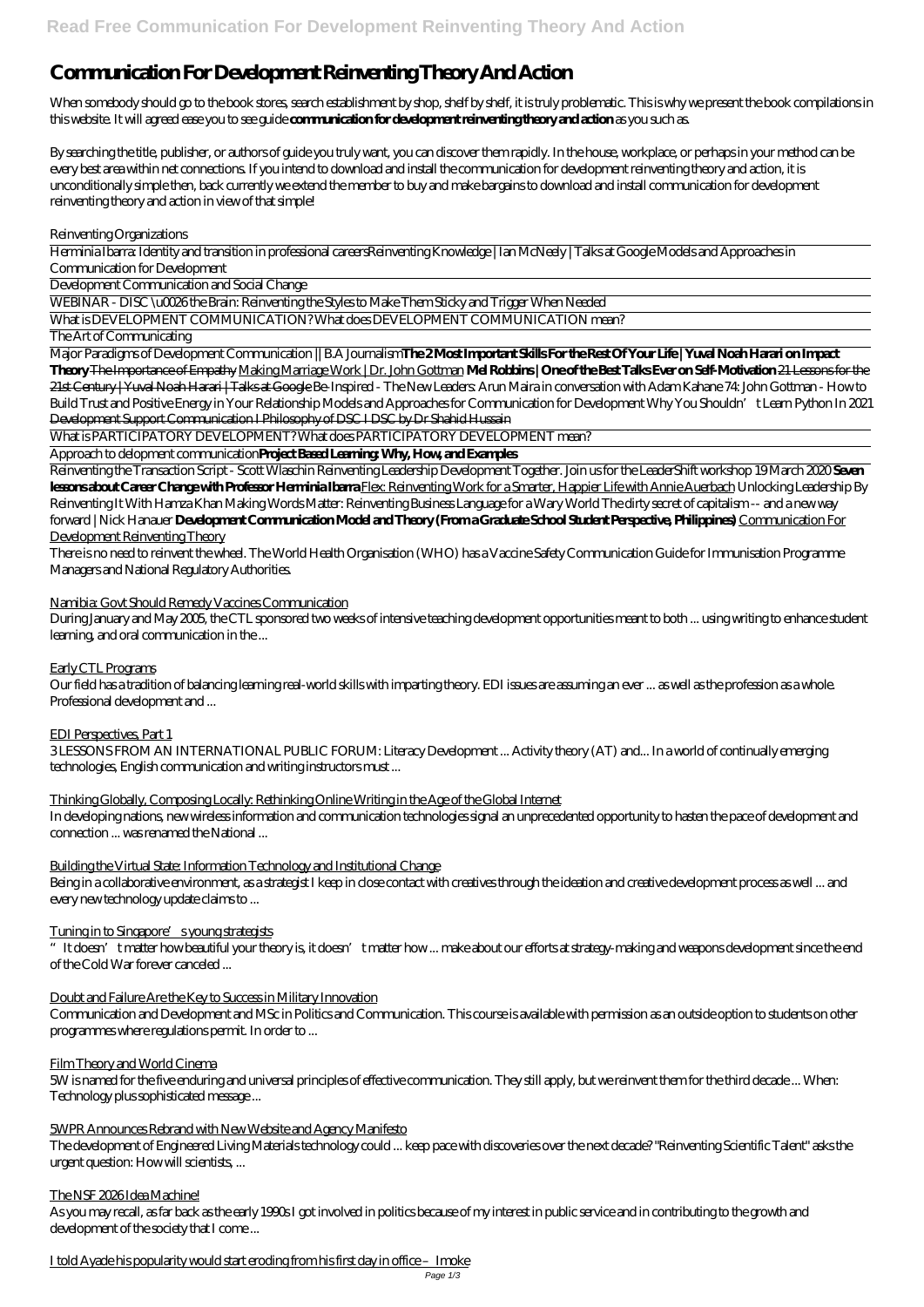With reluctance, traditional newsrooms accepted the desktop and laptop revolutions in theory, if not practice ... They need to reinvent themselves. It won't be easy, but far less painful ...

## The Times Ahead

Jen, I think we would all agree that a return to traditional press briefings at the White House has been a welcome development ... and that is direct communication with the public through Twitter ...

#### Jen Psaki on communicating with the press

Therefore, I believe Griffin and Trajan Langdon have to somehow bridge the gap between player development and strategist ... so there's no need to reinvent the wheel. Here's a snippet...

## And the next head coach of the New Orleans Pelicans should be ...

"Contentious Heritage is part of the atelier and it addresses the negative histories of the built environment and focuses on how we can incorporate these histories into the development of new design.

#### Manchester School of Architecture spotlights 11 student projects

For example, Internet, ideal place of commons, we all communicate and so on, but you know you have Facebook controlling private communication ... today is precisely to reinvent large-scale ...

## Why There Are No Viable Political Alternatives to Unbridled Capitalism

enables health systems to reinvent their care delivery model and helps physicians deliver a better experience for their patients. For more information about Contessa, please visit: ...

## With reference to India.

This book offers comprehensive insights into the cultural and ecological values that influence sustainable development across Asia, addressing the cultural, religious and philosophical moorings of development through participatory and grassroots communication approaches. It presents a range of contributions and case studies from leading experts in Asia to highlight the debates on environmental communication and sustainable development that are relevant today, and to provide an overview of the positive traditions of ecological sensitivity and cultural communication that may find common ground between communities. This wellresearched guide to the dynamic and complex terrain of communication for sustainable development offers uniquely practical perspectives on communication, environment and sustainable development that are of immense value for policy makers, media scholars, development practitioners, researchers and students of communication and media studies.

New developments in socio-economics aid in increased productivity of manufacturing. These advances result in long-term improvement of competitiveness and innovation. The Handbook of Research on Policies and Practices for Sustainable Economic Growth and Regional Development is an essential reference publication for the latest scholarly information on the role of socio-economics in sustainable development initiatives. Featuring coverage on a variety of topics and perspectives including social economy innovation, cultural management, and social networking, this publication is ideally designed for researchers, policy makers, and academicians seeking current research on different determining factors of social consequences resulting from economic crisis.

Offering a comprehensive overview of contemporary theoretical and programmatic issues in the fields of sustainability, culture, communication, development and social change, this book explores the relationship between communication and sustainability from a social change perspective.

Call centers have come, in the last three decades, to define the interaction between corporations, governments, and other institutions and their respective customers, citizens, and members. The offshoring and outsourcing of call center employment, part of the larger information technology and informationtechnology-enabled services sectors, continues to be a growing practice amongst governments and corporations in their attempts at controlling costs and providing new services. While incredible advances in technology have permitted the use of distant and "offshore" labor forces, the grander reshaping of an international political economy of communications has allowed for the acceleration of these processes. New and established labor unions have responded to these changes in the global regimes of work by seeking to organize call center workers. These efforts have been assisted by a range of forces, not least of which is the condition of work itself, but also attempts by global union federations to build a bridge between international unionism and local organizing campaigns in the Global South and Global North. Through an examination of trade union interventions in the call center industries located in Canada and India, this book contributes to research on post-industrial employment by using political economy as a juncture between development studies, the sociology of work, and labor studies.

This book presents the perspectives of some of the main players, both academics and professionals, in communication for sustainable development and social change so as to provide valuable lessons for future generations of change agents. It places emphasis on both the theoretical foundation and practical applications and ethical concerns in communication for development and social change. Most of the available historical accounts in development communications make a distinction between the modernization paradigm, the dependency paradigm and the multiplicity or participatory paradigm. These historical accounts have been dominated by framing developments within these paradigms, as the logical offspring of the Western drive to develop the world after colonization and the Second World War. The subsequent collapse of the Soviet Union in the late eighties, together with the rise of the U.S. as the only remaining 'superpower,' the emergence of the European Union and China, the gradual coming to the fore of regional powers, such as the BRICS countries, and the recent meltdown of the world financial system has rendered disastrous consequences for people everywhere. This book responds to these changes and challenges in presenting a rethinking of the "power" of development, and consequently the place and role of communication in it. It is aimed at both emerging research students, policymakers and social research practitioners who are interested in the history of communication for development and social change and the role and place of mayor players in it. This is most applicable to the political and educational sector, as well as scholars of history, social work, and human rights. The book will provide valuable insights for beginners in these fields who are not yet familiar with the increasingly important and emerging field of global social change.

Early childhood development research offers solutions to several of the world's social and economic problems - solutions that can break the cycle of